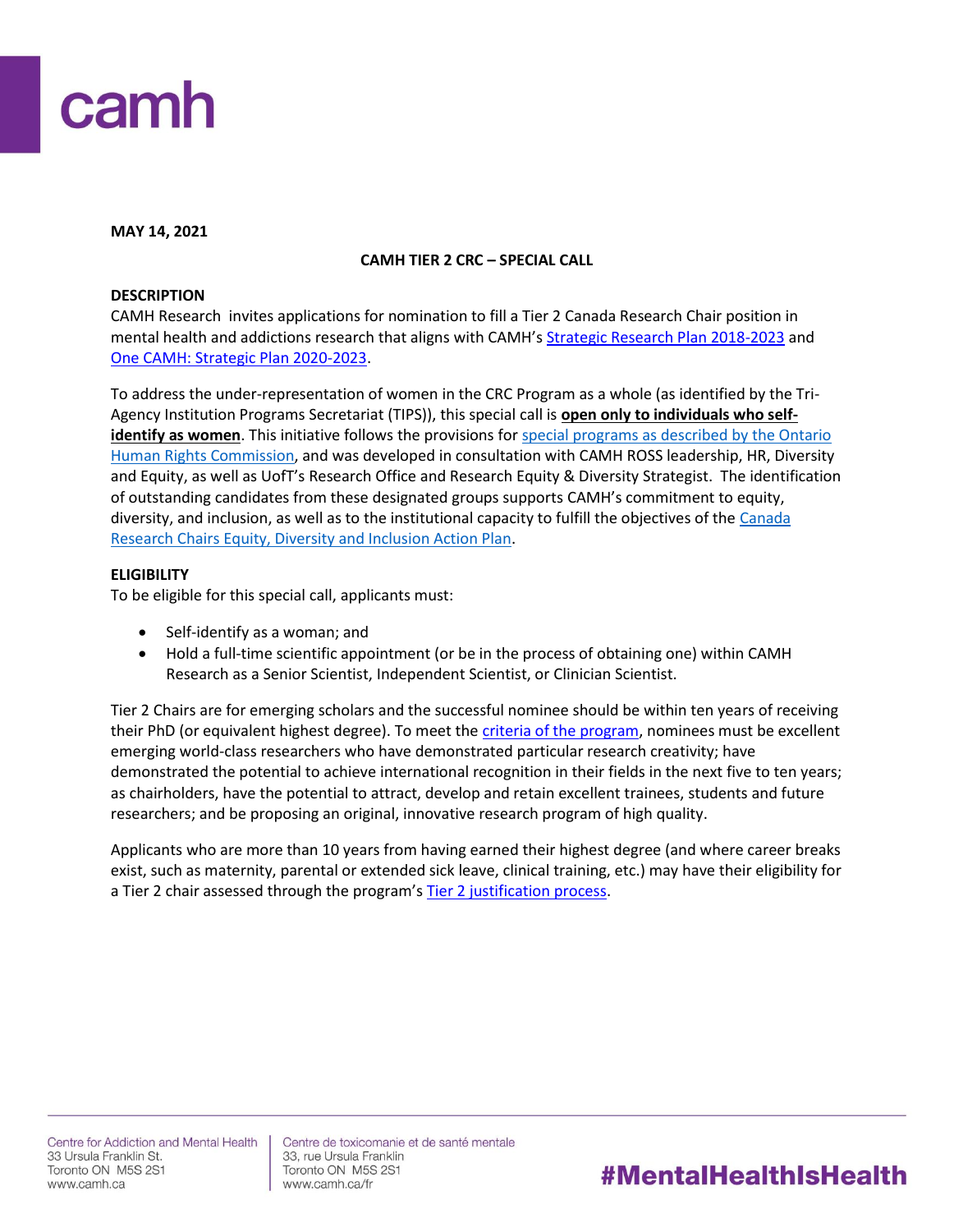## **APPLICATION REQUIREMENTS**

Applicants must submit the following material t[o grants.awards@camh.ca](mailto:grants.awards@camh.ca?subject=CRC%20T2%20Fall%202021%20-%20Special%20Call) **by June 25, 2021**:

- 1. **Notice of Intent (4 pages + references)**: The NOI must describe the quality of the nominee, the proposed research program, and alignment with CAMH's organizational and research strategic plans. Please use th[e template](http://ishare.camh.ca/sites/RSO/services/grants/Documents/Grants%20-%20CRC%20T2_NOI%20Template_April2021_FINAL.docx) provided.
- 2. **CV**: Only the [CIHR Biosketch CV](https://cihr-irsc.gc.ca/e/48437.html) o[r NIH Biosketch](https://grants.nih.gov/grants/forms/biosketch.htm) formats will be accepted.
- 3. **Self-Identification Form**: The self-identification form can be accessed [here](http://ishare.camh.ca/sites/RSO/services/grants/Documents/Grants%20-%20CRC_Self-Identification%20Form_Fall2021_FINAL.docx) (details on data collection below).

## **SUBMISSION INSTRUCTIONS**

These instructions must be followed to submit your NOI. Incomplete application packages will not be considered.

- Your Notice of Interest and CV must be saved as a single PDF named *LASTNAME.Firstname\_CRC\_T2\_Fall2021*.
- Your self-identification form is not part of the review package, and should be submitted as a separate file.
- Use the email subject "CRC T2 Fall 2021 Special Call"
- Submit the package t[o grants.awards@camh.ca](mailto:grants.awards@camh.ca?subject=CRC%20T2%20Fall%202021%20-%20Special%20Call) by June 25, 2021.

# **SELECTION PROCESS AND CRITERIA**

The CAMH CRC Selection Committee will evaluate applicants based on the application packages provided, using the CRC program's criteria. The successful applicant will be invited to submit a full nomination package to the CRC program. CAMH is committed to providing nominees with the support required to secure the CRC, and will assist with application development. For more detailed information on the internal selection process, please consult CAMH's *[CRC Policy AR 1.18](http://ishare.camh.ca/sites/RSO/policies-sops/Documents/Policies/AR-1.18-Canada-Research-Chair.pdf)* and [CRC Action Plan.](https://www.camh.ca/en/science-and-research/science-and-research-staff-directory/research-chairs) Further information regarding nomination and eligibility criteria [may be found here.](http://www.chairs-chaires.gc.ca/program-programme/nomination-mise_en_candidature-eng.aspx)

### **CAREER INTERRUPTIONS**

CAMH recognizes that researchers have varying career paths and that career interruptions due to personal circumstances can be part of an excellent academic record. Search committee members have been instructed to give careful consideration to, and be sensitive to the impact of, career interruptions in their assessments.

### **DIVERSITY STATEMENT**

CAMH places diversity, equity and inclusion at the centre of our work, and welcomes applications from women, visible minorities, Indigenous persons, persons with a disability, LGBTQ2S+ persons, and members of other equity-seeking groups.